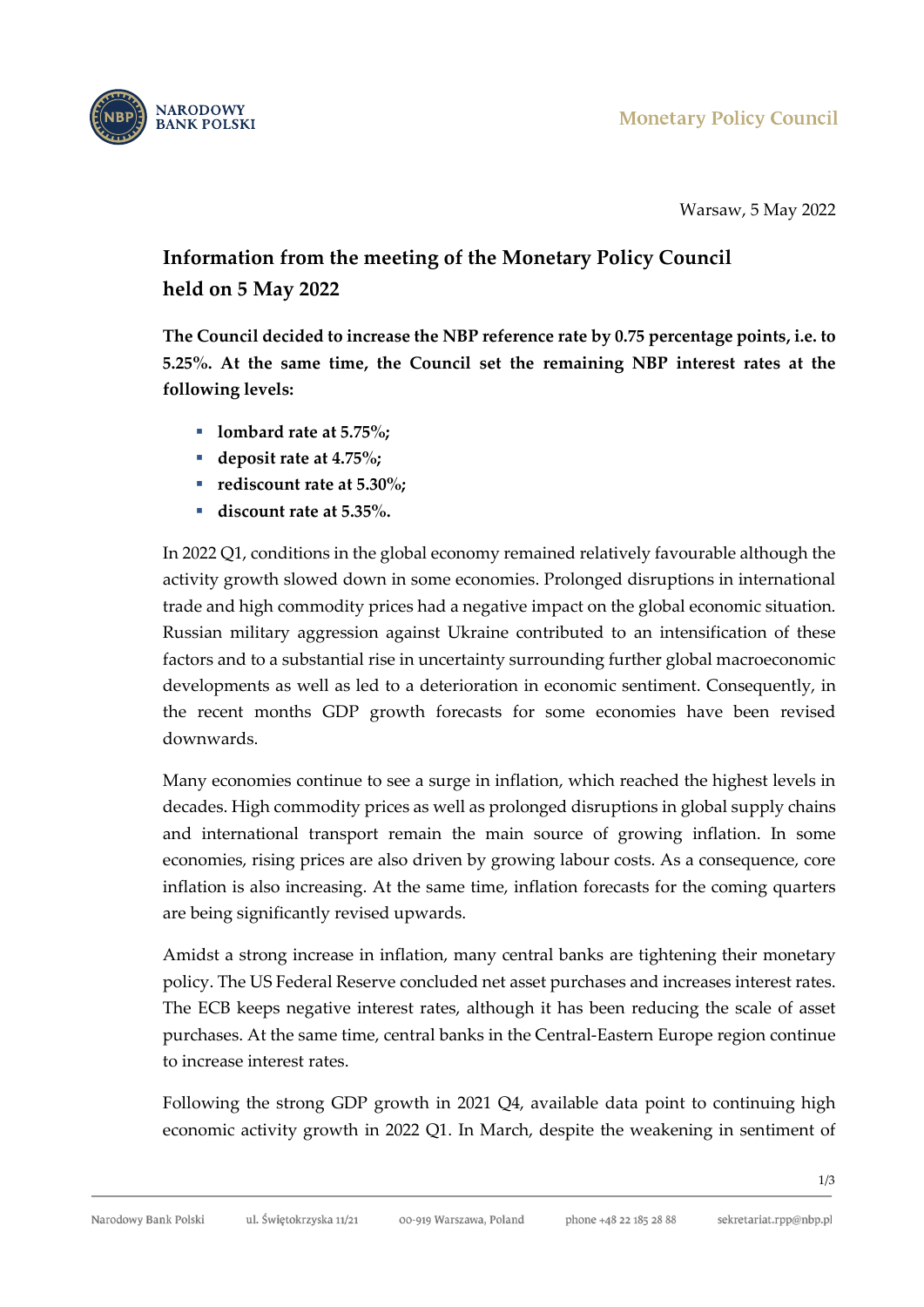

economic entities due to the Russian military aggression against Ukraine, the growth of retail sales, industrial production as well as construction and assembly output remained high. Meanwhile, employment continues to increase accompanied by a marked rise in wages. A continuation of favourable economic conditions may be expected in the coming quarters, although a gradual slowdown of economic growth is forecast, while both the domestic and global outlook is subject to significant uncertainty stemming from the impact of Russian military aggression against Ukraine.

Inflation in Poland – according to Statistics Poland flash estimate – increased in April 2022 to 12.3% which was mainly driven by a strong growth in the food prices due to a rise in global agricultural commodity prices amid Russian military aggression against Ukraine. High global energy commodity prices as well as earlier increases in regulated tariffs on electricity, natural gas and thermal energy have continued to contribute to markedly elevated inflation. At the same time, the ongoing economic recovery, including an increase in demand driven by rising household incomes, has had also a positive contribution to the price growth. In turn, a curbing impact on inflation has been exerted by a reduction in some tax rates as part of the Anti-inflationary Shield. In the coming quarters, inflation will remain markedly elevated due to a further impact of the factors currently amplifying price growth, including those related to the Russian military aggression against Ukraine. In the coming years, together with fading of the impact of shocks currently boosting prices, inflation will decrease. The decrease in inflation should also be supported by appreciation of zloty exchange rate, which, in the Council's assessment, will be consistent with the fundamentals of the Polish economy.

The Council assessed, that there persists a risk of inflation running above the NBP inflation target in the monetary policy transmission horizon. In order to reduce this risk, i.e. striving to decrease inflation to the NBP target in the medium term, the Council decided to increase NBP interest rates again. The increase of the NBP interest rates will also curb inflation expectations.

Further decisions of the Council will depend on incoming information regarding perspectives for inflation and economic activity, including the impact of the Russian military aggression against Ukraine on the Polish economy.

NBP will take all necessary actions in order to ensure macroeconomic and financial stability, including above all to reduce the risk of inflation remaining elevated. NBP may